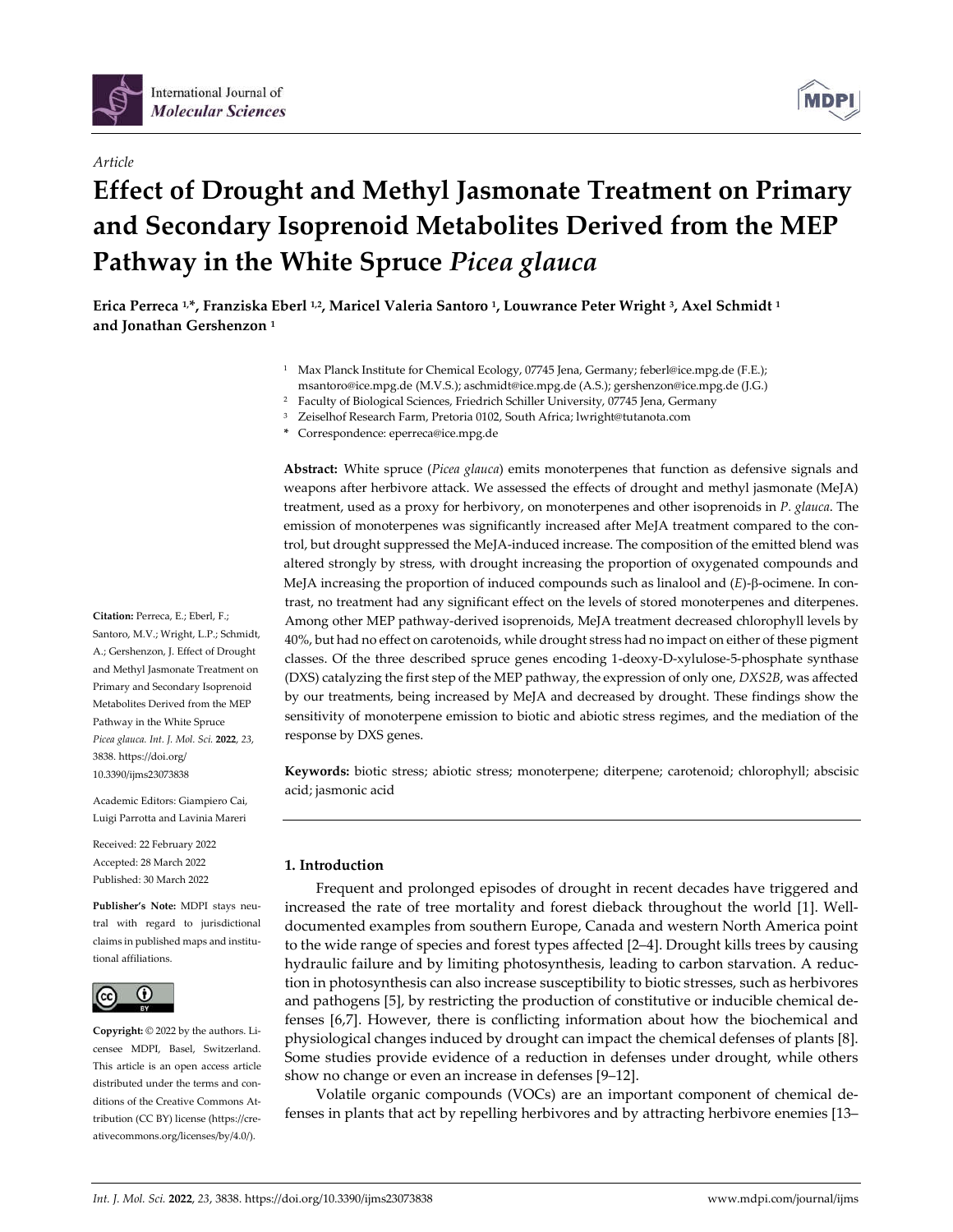The VOC composition of many gymnosperms and some angiosperms is dominated by monoterpenes, a class of compounds with over  $1000$  known structures [25]. These  $C_{10}$ terpenoids can be emitted from pools stored in special secretory structures, including resin ducts and secretory cavities, or from any tissue after de novo biosynthesis [26]. Such an emission can be constitutive or induced upon biotic stress [15]. Monoterpenes have been implicated in direct and indirect defense against herbivores. For example, the acyclic monoterpene alcohol linalool repels aphids from transgenic Arabidopsis [27] and attracts ichneumonid parasitic wasps to poplar trees in the field [17]. For many monoterpenes, however, clear evidence of their influence on herbivores and pathogens is still missing. Moreover, rather than a single monoterpene, the composition of the total volatile blend could have an emergent role in the interaction with other organisms [28]. Together with monoterpenes, diterpenes are also the main components of the resin in many conifer species, which is known to defend trees against herbivores and pathogens both chemically and mechanically [29,30].

The biosynthesis of monoterpenes and diterpenes begins with the synthesis of  $Cs$  isoprenoid units via the 2-C-methyl-D-erythritol 4-phosphate (MEP) pathway, localized in plastids. This pathway also produces C<sub>5</sub> units for primary isoprenoids including carotenoids, chlorophyll side chains and various plant hormones, such as gibberellins, abscisic acid and strigolactones. The operation of the MEP pathway may be limited by abiotic stresses, such as drought, since its primary substrates come directly from photosynthesis. However, the MEP pathway has been shown to maintain substantial operation under drought by increasing the recruitment of substrate from alternative carbon sources besides photosynthesis, such as chloroplast starch deposits or stored glucose transported by the xylem [31].

The first step of the MEP pathway, catalyzed by 1-deoxy-D-xylulose 5-phosphate synthase (DXS), is often described as rate determining [32]. This enzyme was found to play an important role in regulating the metabolic flux in *P. glauca* under both moderate drought and well-watered conditions [31]. DXS gene expression has been reported to be closely positively correlated with the DXS enzyme. Thus, it is not surprising that the *DXS* expression level has a close relationship to the concentrations of isoprenoids made from MEP pathway-derived C<sub>5</sub> units, such as carotenoids and chlorophylls [33–35].

Interestingly, there is a small gene family for *DXS* reported from several species of plants [36–38]. In *Picea abies*, three different *DXS* genes (*DXS1*, *DXS2A*, and *DXS2B*) encode proteins with distinct functions in primary and secondary metabolism [36,39]. *PaDXS1* was found to be constitutively expressed and not be influenced by wounding or pathogen infection, suggesting that it is mostly involved in primary metabolism. On the other hand, *PaDXS2A* was induced by chitosan and methyl salicylate application, both elicitors of anti-fungal defense responses in plants, and *PaDXS2B* was induced by treatment with methyl jasmonate and wounding, suggesting involvement in anti-herbivore defense responses. Thus, based on present knowledge, type 2 *DXS* genes are likely to be involved in the biosynthesis of defense compounds such as resin monoterpenes and diterpenes and other isoprenoids of secondary metabolism [36] [38] [39], but this needs to be investigated further and expanded to additional species.

In this study, we investigated how the defensive and non-defensive isoprenoid metabolites of a conifer respond to a combination of drought and methyl jasmonate (MeJA) treatment, used as a proxy for herbivore attack. *Picea glauca* (white spruce), a common tree species in North American forests, was chosen since it is becoming subjected to more frequent and intense episodes of drought [40,41]. We measured the effect of both drought and MeJA on the emission of volatile monoterpenes and other MEP pathway products,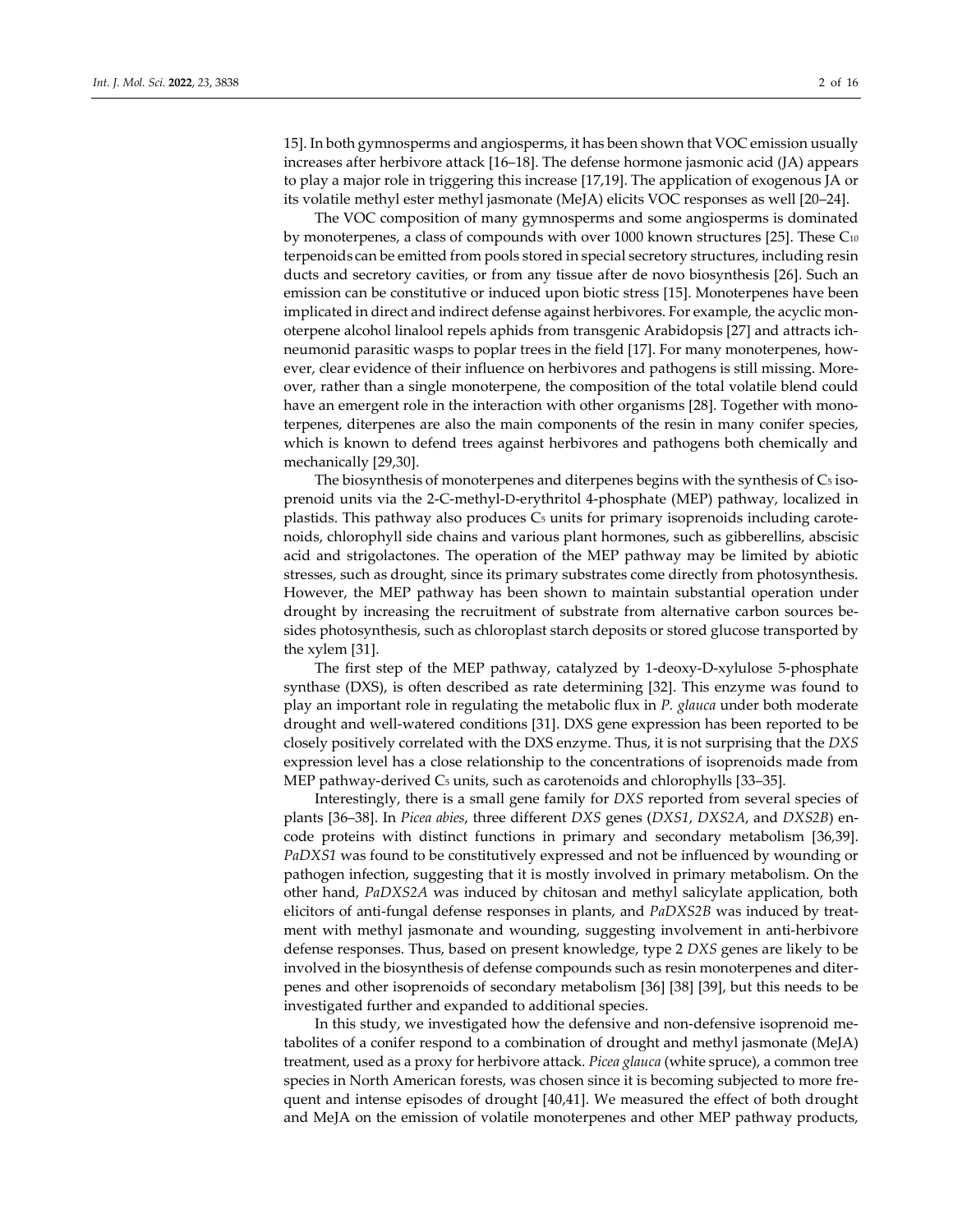such as diterpenes, carotenoids, and chlorophylls. In order to get insight into the regulation of the MEP pathway under stress, we also evaluated the expression of different *DXS* genes. Our results indicate that drought and MeJA influence monoterpene emission through the regulation of a specific *DXS* gene.

## **2. Results**

# *2.1. Drought Increases Abscisic Acid (ABA) Levels, Methyl Jasmonate Treatment Increases Jasmonic Acid (JA) Levels, and Combined Drought Plus Methyl Jasmonate Treatment Is Additive*

Treatment of *P. glauca* saplings with drought significantly increased levels of the hormone ABA, but jasmonate treatment, applied as methyl jasmonate (MeJA), had no significant effect (Figure 1A). ABA accumulation under drought and under combined drought + MeJA treatment was higher than the control (Figure 1A), but the interaction between the drought and MeJA treatments was not statistically significant [two-way ANOVA, drought: F1,15 = 34.214, *p* < 0.001; MeJA: F1,15 = 2.913, *p*= 0.108; drought\*MeJA: F1,15 = 0.541, *p*  $= 0.473$ . On the other hand, the hormone jasmonic acid (JA) was increased by the MeJA treatment, but not by the drought treatment (Figure 1B). However, here again there was no significant interaction between drought and MeJA treatments, [two-way ANOVA, drought: F1,15 = 3.261, *p* = 0.091; MeJA: F1,15 = 98.798, *p* < 0.001; drought\*MeJA interaction:  $F<sub>1,15</sub> = 0.37, p = 0.849$  (Figure 1B). The accumulation of ABA and JA in the combined drought + MeJA treatment was thus additive of what occurred in the separately applied drought and MeJA treatments.



**Figure 1.** Effect of application of drought (D) and MeJA (M), separately and combined (D + M), on phytohormone levels in *Picea glauca* needles: (**A**) Abscisic acid (ABA), (**B**) Jasmonic acid (JA) at second sampling-point. Results of a two-way ANOVA are shown on the upper right: ns*,* not significant; \*\*\*, *p* < 0.001; white circles indicate outliers and asterisks indicate extreme values; C, control.

# *2.2. Carotenoid Content Is Stable under Drought and Methyl Jasmonate Treatments, whereas Chlorophyll Content Decreases under Methyl Jasmonate Application*

The total pool of carotenoids measured, including  $\beta$ -carotene, lutein, neoxanthin, and violaxanthin, was not affected by either treatment separately or in combination (Figure 2A), [two-way ANOVA, drought: F1,15 = 0.572, *p* = 0.461; MeJA: F1,15 = 3.013, *p* = 0.103; drought\*MeJA interaction: F1,15 = 0.820, *p* = 0.380]. However, the pool size of chlorophylls a and b was significantly reduced by the MeJA treatment, though not affected by the drought treatment (Figure 2B). The combination of both treatments reflects the effect of MeJA, showing a reduction in the chlorophyll pool size compared to the control [two-way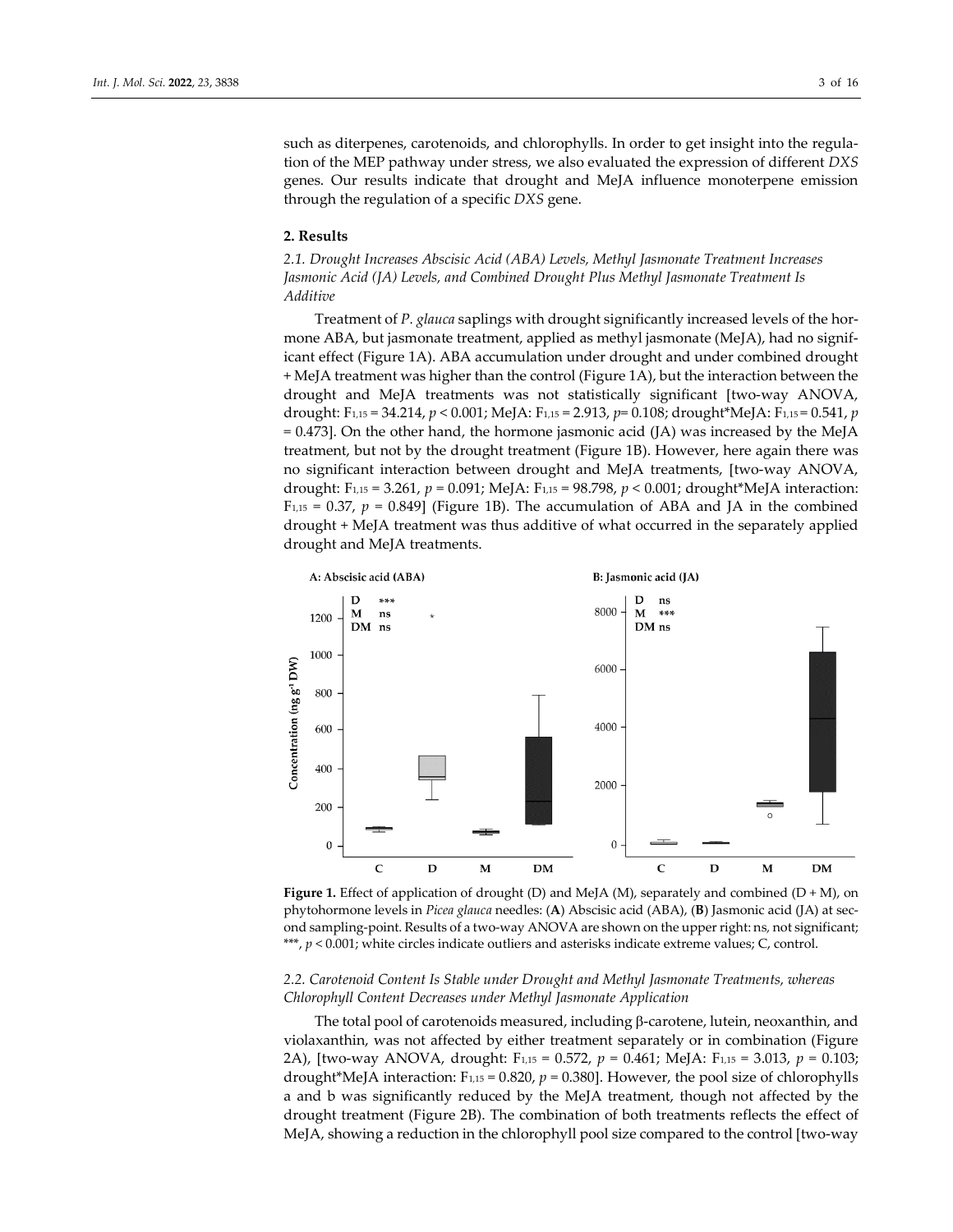

ANOVA, drought: F1,15 = 1.148, *p* = 0.301; MeJA: F1,15 = 16.831, *p*= 0.001; drought\*MeJA interaction:  $F_{1,15} = 0.502$ ,  $p = 0.239$ ].

**Figure 2.** Effect of application of drought (D) and MeJA (M), separately and combined (D + M), on (A) carotenoids ( $\beta$ -carotene, lutein, violaxanthin, neoxanthin) and (B) chlorophyll a + chlorophyll b in *Picea glauca* needles at second sampling point. Results of a two-way ANOVA are shown at upper right. ns*,* not significant; \*\*\*, *p* < 0.001; white circles indicate outliers and asterisks indicate extreme values; C, control**.**

# *2.3. MeJA Induces a Large Increase in Monoterpene Emission and an Alteration in Monoterpene Composition that Is Partially Suppressed by Drought*

At the first sampling, five days after drought treatment began and one day after MeJA application, monoterpene emission was significantly increased by the MeJA and the combined drought + MeJA treatment, but not by the drought treatment alone [two-way ANOVA, drought: F1,15 = 3.561, *p* = 0.079; MeJA: F1,15 = 45.722, *p* < 0.001; drought\*MeJA interaction:  $F_{1,15} = 7.093$ ,  $p = 0.018$  (Figure 3A). The increase with respect to the control was 11-fold after MeJA treatment alone and 3.7-fold after drought + MeJA treatment.



**Figure 3.** Effect of application of drought (D) and MeJA (M), separately and combined (D + M), on total monoterpene emission from *Picea glauca* needles at first at (**A**) first and (**B**) second sampling points. Boxplots show the median and dots for outliers. Shown are the results of a two-way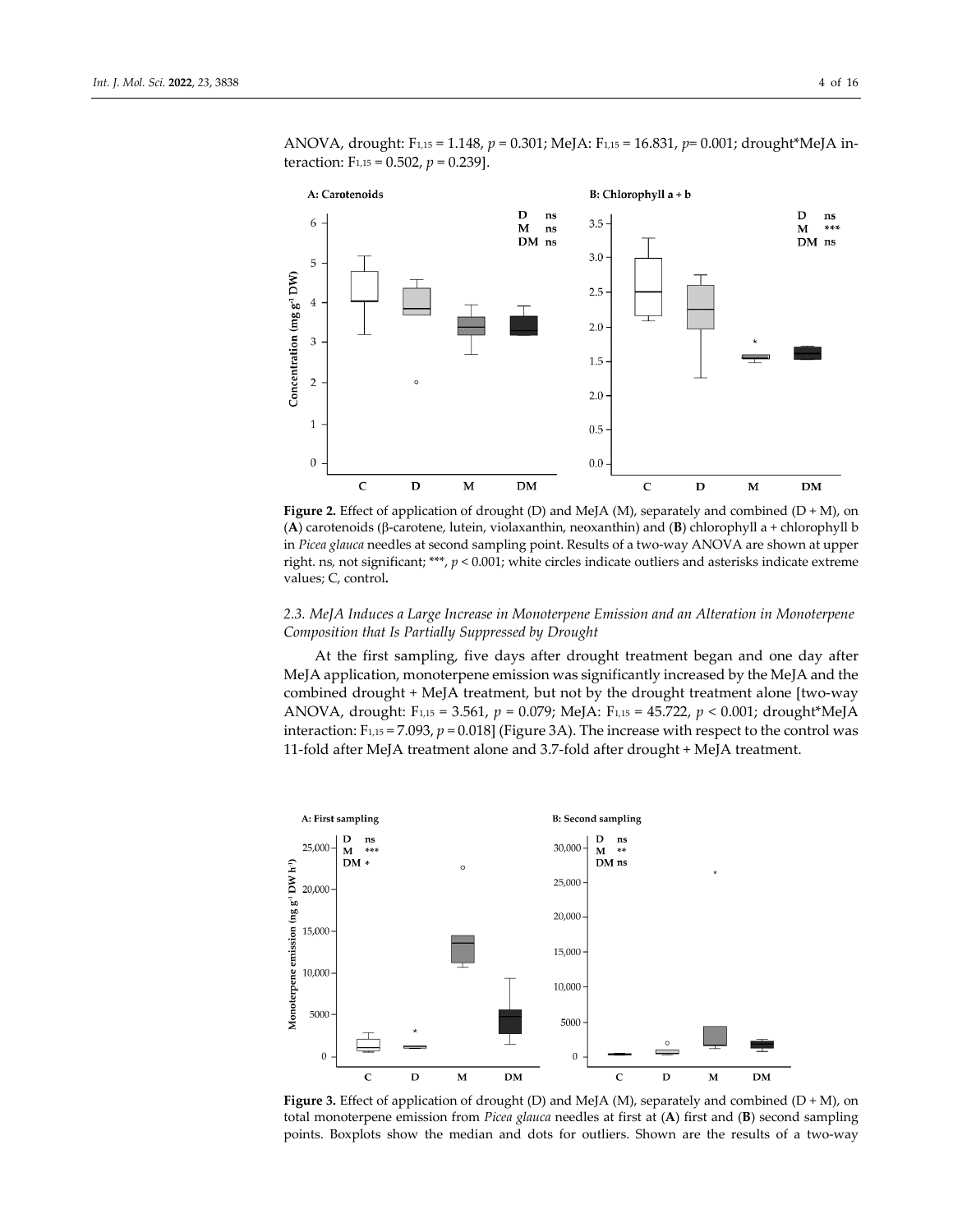ANOVA. ns, not significant; \*,  $p < 0.05$ ; \*\*,  $p < 0.01$ ; \*\*\*,  $p < 0.001$ ; white circles indicate outliers and asterisks indicate extreme values; C, control**.**

The volatile monoterpene blend can be divided into three different groups: non-oxygenated ( $\alpha$ -pinene, camphene,  $\beta$ -pinene, myrcene and limonene), oxygenated (camphor, borneol, terpinen-4-ol,  $\alpha$ -terpineol, piperitone and bornyl acetate), and a third group referred as " induced only ". This group consists of monoterpenes detected only as volatiles  $((E)-\beta$ -ocimene and linalool) (Figure 4, Table S1) that are not present in the stored pool (see below for list of stored monoterpenes), but most prominent after MeJA treatment. The blend of control trees was mostly characterized by non-oxygenated compounds, which made up 85% of all emitted monoterpenes, with 14.5% belonging to the oxygenated compound group (Figure 4A). Under drought treatment, the proportion of oxygenated compounds made up 43% (Figure 4A). After MeJA treatment, composition was dominated by non-oxygenated and induced only monoterpenes (Figure 4A). For the combined drought + MeJA treatment, monoterpene composition was intermediate between those of the drought and MeJA treatments, consisting of a higher portion of induced only compounds and oxygenated compounds compared to the control (Figure 4A).

The second sampling, which took place after 14 days of drought and 10 days after MeJA application, showed a general reduction of monoterpene emission. For example, monoterpene emission in control trees was reduced by 10-fold compared to the first sampling (Figure 3B). Drought treatment had no significant effect on monoterpene emission (Figure 3B) [two-way ANOVA, drought:  $F_{1,15} = 0.015$ ,  $p = 0.905$ ]. After MeJA treatment, trees emitted higher amounts of monoterpenes compared to the control (Figure 3B) [twoway ANOVA, MeJA: F1,15 = 18.834, *p* < 0.01]. Emission after MeJA application was lower in the second sampling compared to the first, which means that the induction effect of MeJA declined over time. The drought + MeJA combined treatment reduced the emission of monoterpenes compared to the MeJA treatment alone, even though the interaction was statistically not significant [two-way ANOVA, drought\*MeJA interaction:  $F_{1,15} = 3.384$ ,  $p =$ 0.086] (Figure 3B).



□ non-oxygenated ■ oxygenated ■ induced only

**Figure 4.** Effect of application of drought (D) and MeJA (M), separately and combined (D + M), on the composition of monoterpenes of *Picea glauca* needles at first (**A**) and second (**B**) sampling points; C, control**.**

As at the first sampling point, non-oxygenated compounds (82%) dominated emission from control trees at the second sampling point (Figure 4B). Under drought, oxygenated compounds increased from 10% to 16% compared to the control (Figure 4B). After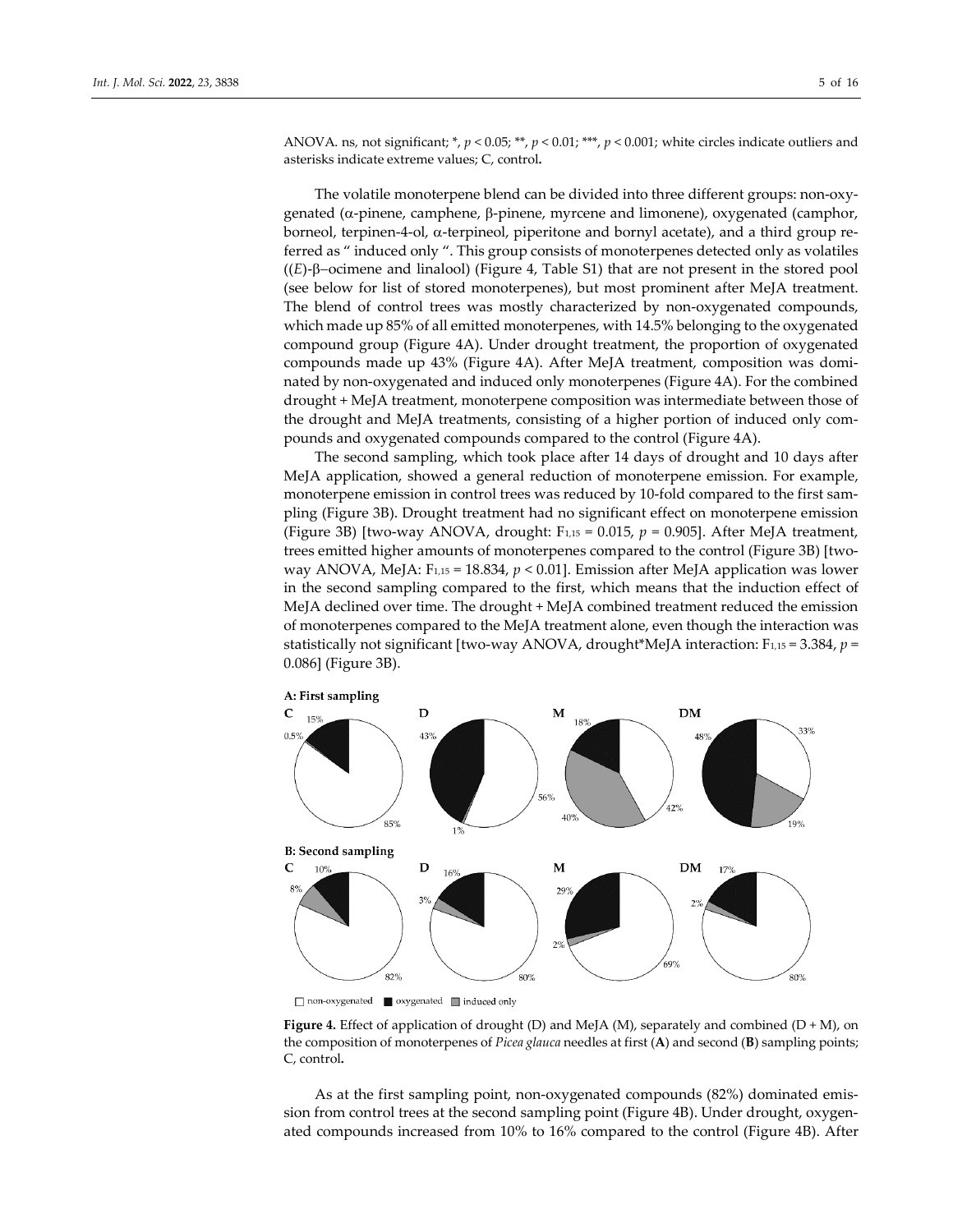MeJA treatment, the composition was dominated by non-oxygenated (69%) and oxygenated compounds (29%), with the induced-only compounds making up only 2% of the total monoterpene composition, even though their absolute emission increased by eight-fold over the control (Table S1, Figure 4B). Drought + MeJA gave a composition with a slightly higher proportion of oxygenated compounds compared to the control (Figure 4B). Overall, the effect of the treatments on the total monoterpene composition was stronger at the first sampling than the second sampling (Figure 4, Table S1).

# *2.4. The Pools of Stored Monoterpene and Diterpene Resin Acids in Needles Are not Affected by Drought or MeJA*

When the drought, MeJA, combined and control treatments were compared, there was no significant difference in the content of stored monoterpenes (tricyclene,  $\alpha$ -pinene, camphene,  $\beta$ -pinene, myrcene, limonene, (+)-4-carene, terpinolene, camphor, borneol,  $\alpha$ terpineol, piperitone and bornyl acetate). There was also no significant difference in the content of stored diterpene resin acids (sandaracopimaric acid, isopimaric acid, levopimaric acid, dehydroabietic acid, abietic acid and neoabietic acid) (Figure 5A,B).





## *2.5. The Number of Resin Ducts in Needles Is not Affected by Drought or MeJA*

In a previous report [20], MeJA treatment was shown to induce traumatic resin ducts in *P. abies* stems, but not in needles. In order to test if the MeJA treatment applied in this study had an effect on the number of resin ducts in *P. glauca* needles, resin ducts were observed by microscopy. However, the number of the resin ducts was not changed by any of the treatments compared to the control (Figure 6).

# *2.6. Of the DXS Genes, only Expression of DXS2B Is Influenced upon Drought and MeJA Treatments*

The expression of genes encoding the first enzyme of the MEP pathway of terpene biosynthesis, 1-deoxy-D-xylulose-5-phosphate synthase (DXS) was measured after the drought and MeJA treatments. DXS1 and DXS2A gene expression were not significantly affected by any of the three treatments (Table 1) [two-way ANOVA, DXS1: drought: F1,15 = 1.563, *p* = 0.247; MeJA: F1,15 = 4,433, *p* = 0.0.68; drought\*MeJA interaction: F1,15 =1.383, *p* = 0.273; DXS2A: drought: F1,15 = 3.389, *p* = 0.103; MeJA: F1,15 = 1.591, *p* = 0.243; drought\*MeJA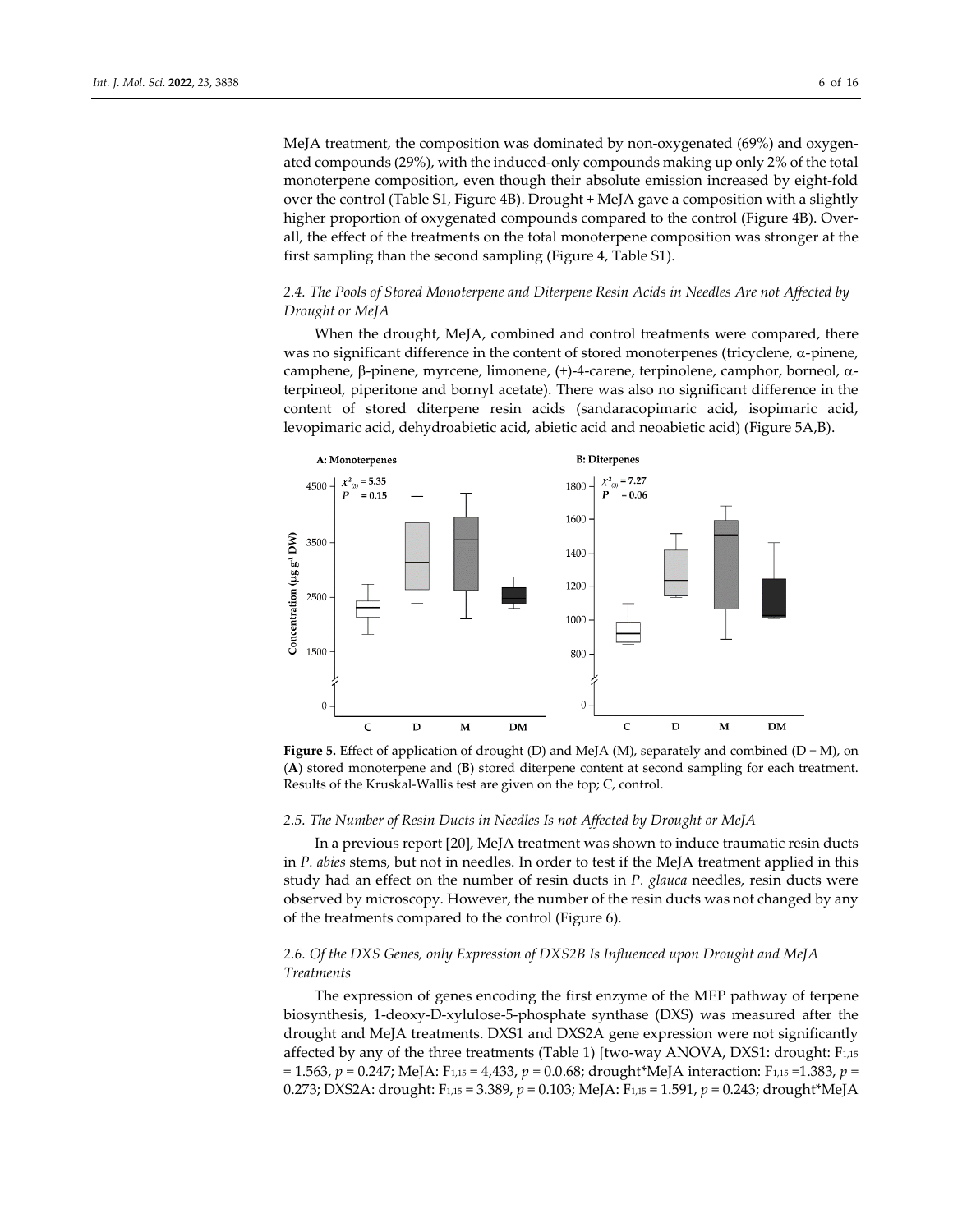interaction:  $F_{1,15} = 1.570$ ,  $p = 0.246$ ]. In contrast, DXS2B gene expression was reduced significantly by drought stress (nearly 10-fold) and significantly increased (over 500-fold) by MeJA treatment.



**Figure 6.** Representative *Picea glauca* needle cross sections (60 µm) under inverted light microscopy after treatment with drought (D), MeJA (M), drought + MeJA (DM) and untreated control (C). Resin ducts are indicated with arrows.

The combination of drought and MeJA resulted in an intermediate DXS2B expression (about 15-fold above control), which was also higher than in the drought treatment, but considerably lower than in the MeJA treatment (Table 1), [two-way ANOVA, drought: F1,15 = 28.368, *p* = 0.001; MeJA: F1,15 = 70.434, *p* < 0.001; drought\*MeJA interaction: F1,15  $=16.825, p=0.003$ .

**Table 1.** Effect of application of drought (D) and MeJA (M), separately and combined (D + M), on expression of *DXS1*, *DXS2A,* and *DXS2B* at second sampling time. Data are normalized to the abundance of *ubiquitin*. Results are given as mean ± SEM, and were evaluated by two-way ANOVA. *ns,* not significant; \*\*, *p* < 0.01; \*\*\*, *p* < 0.001; C, control.

|    | DXS1             | DXS <sub>2</sub> A | DXS2B                 |
|----|------------------|--------------------|-----------------------|
|    | $0.9 \pm 0.1$    | $0.4 \pm 0.3$      | $0.9 \pm 0.1$         |
| D  | $1.0 \pm 0.2$ ns | $0.1 \pm 0.1$ ns   | $0.1 \pm 0.0$ **      |
| М  | $1.2 \pm 0.2$ ns | $1.7 \pm 1.0$ ns   | $531.8 \pm 121.1$ *** |
| DМ | $1.8 \pm 0.4$ ns | $0.1 \pm 0.1$ ns   | $14.2 \pm 11.9$ **    |

# **3. Discussion**

Understanding how a plant responds to natural situations requires experiments that combine biotic and abiotic stresses. Here we investigated the separate and combined effects of drought and MeJA treatments (a proxy for herbivory) on the primary and secondary isoprenoid metabolism of *P. glauca* needles.

# *3.1. Drought Has Little Effect on Primary or Secondary Isoprenoid Metabolism but Alters the Composition of the Volatile Monoterpene Blend*

After 14 days of drought treatment, the content of the phytohormone abscisic acid (ABA) increased significantly in *P. glauca* needles compared to the needles of well-watered control trees (Figure 1A). Since ABA has a critical role in mediating plant physiological response to drought [42], this demonstrates that the drought treatment was effective. The immediate effect of ABA accumulation is a reduction of stomatal conductance in order to prevent transpiration and thereby water loss from the leaf. However, this response causes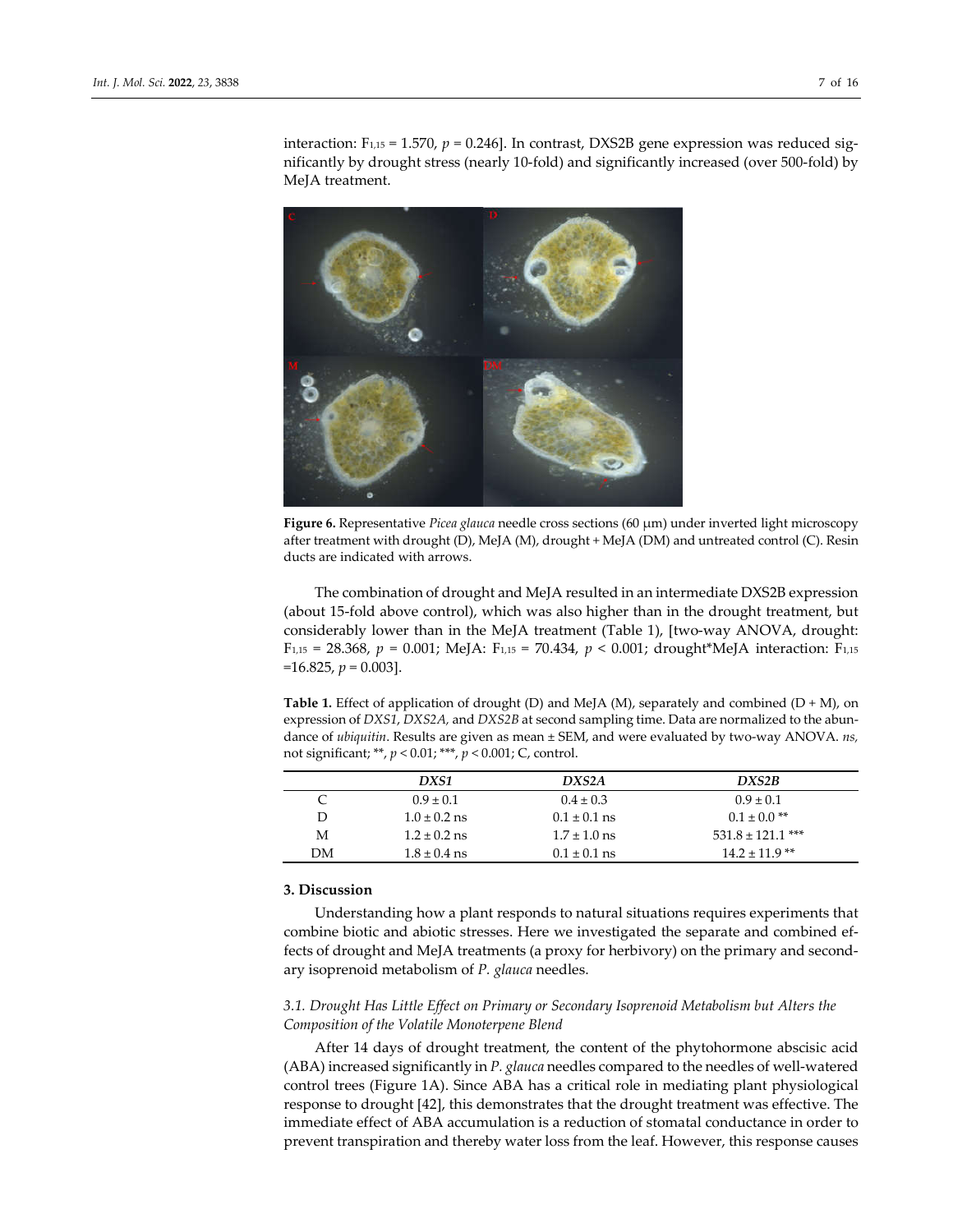a reduction in photosynthesis and hence leads to a decline in fixed carbon acquisition [5,43].

Drought in *P. glauca* had no effect on the pools of various isoprenoid metabolites. The levels of the photosynthetic pigments, the chlorophylls and the carotenoids did not change significantly, as reported in a previous study [31]. In addition, the pools of stored monoterpenes and diterpenes were stable. This might be explained by the findings of previous work, which found that the formation of stored terpenoids is restricted to a brief period at the beginning of the growing season with accumulation unchanged thereafter [44,45]. Furthermore, drought had no significant effect on the monoterpene emission at both samplings.

The isoprenoid metabolism changes documented are positively related to changes in the expression of the *DXS* genes, which encode the rate-determining step of the MEP pathway. The lack of change in the expression of *DXS1* (which encodes an enzyme involved in primary metabolism [36,39]) under drought is consistent with the fact that the levels of the primary metabolites, carotenoids and chlorophylls, were unchanged by this stress. The decreased expression of *DXS2B* (which encodes an enzyme involved in secondary metabolism [36,39]) under drought might reduce the carbon allocation to the terpenoids of secondary metabolism.

The lack of change in monoterpene emission under drought at both sampling points is in contrast to the reduced *DXS2B* gene expression under these conditions. Perhaps monoterpene emission relies on existing supplies of the DXS protein without needing additional transcription. Furthermore, emission may not require much de novo biosynthesis in *P. glauca*, where daily emission is one order of magnitude lower than the amount of stored monoterpenes. It is also possible that emission occurs from stored monoterpene pools. However, drought has variable effects on monoterpene emission from conifers that store these compounds [46]. Further studies of monoterpene biosynthesis and volatilization, including their relation to storage structures and stomata are needed to understand what controls emission in *P. glauca* and other conifers under various environmental conditions. A method to distinguish between emission from stored pools and emission from de novo biosynthesis would be helpful in this regard.

Despite the lack of any significant influence of drought on the monoterpene emission rate at both sampling points in this study, this stress triggered a change in monoterpene composition. There was an increase of the portion of oxygenated monoterpenes under drought including alcohols, ketones and esters, as compared to the dominance of olefins under controlled, well-watered conditions. This pattern has also been observed in other plant species under drought [12,47,48], suggesting that the higher emission of oxygenated monoterpenes is a frequent chemical signal of drought stress. However, whether the emission itself plays a role in biotic interactions, i.e., as defense against herbivores or microorganisms, or intra-or inter-plant communication, needs further investigation.

Since ABA is also an isoprenoid product via the cleavage of carotenoid precursors, the increased formation of this hormone under drought might also feedback on the control of DXS [49]. The impact of ABA on DXS expression and activity is still poorly known.

# *3.2. Application of MeJA Leads to over a 10-fold Increase in Monoterpene Emission via Increased Expression of a Specific DXS Gene*

Using MeJA treatment, we observed a dramatic increase in monoterpene emission following application consistent with results on another *Picea* species [17] and other woody species such as poplar [12]. JA is well known as a key regulator in the defense response to herbivores in all plants, including trees. Thus, it is not surprising that it stimulates the emission of volatiles which may act in trees as direct and indirect defenses against herbivorous insects as well as intra-plant and inter-plant defense signals. In conifers, many previous reports document the role of volatiles as defensive weapons against herbivores and pathogens [50–52]. However, the role of volatiles in defense signaling still needs to be investigated.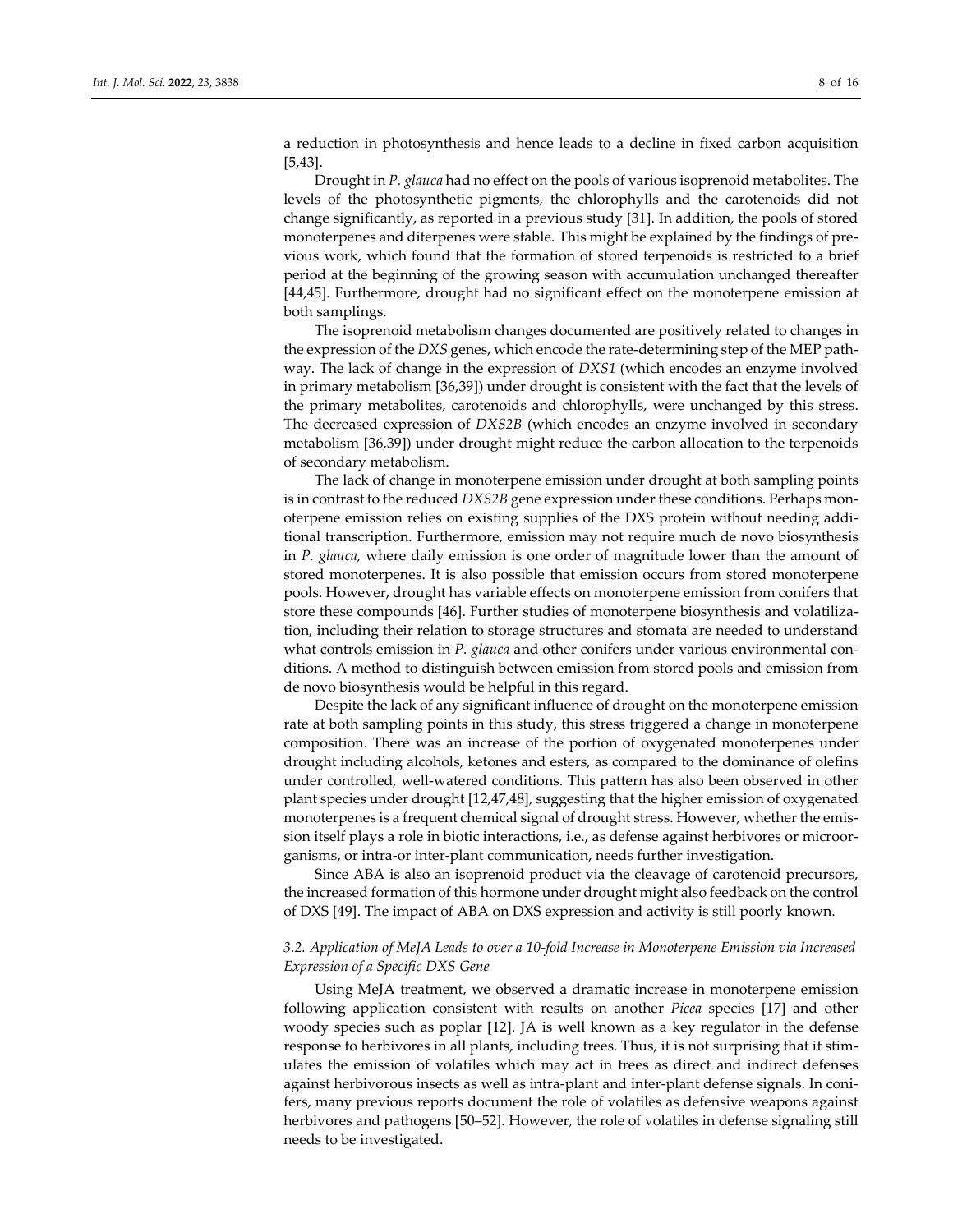MeJA also caused an over 500-fold increase in the transcript levels of *DXS2B*, as in other species upon herbivory, wounding or MeJA treatment [36,39,53]. In *Catharanthus roseus* the expression of *DXS* type 2, but not *DXS* type 1, is induced by the overexpression of ORCA3, a jasmonate-responsive transcription factor that induces monoterpene-indole alkaloid biosynthesis [38]. Increased expression of the DXS2B enzyme, as opposed to other DXS isoforms, should provide more substrate for the de novo biosynthesis of the terpenoids of secondary metabolism, leading to increased monoterpene emission. The emission of unique monoterpenes (the "induced only" category) after MeJA treatment confirms that de novo biosynthesis occurred, since these compounds were not found in the extracts of needles as part of the stored resin. Furthermore, since the needles were not subjected to any mechanical damage by the MeJA treatment, the resin ducts with their content of stored terpenes must have remained intact. Thus, the terpene volatiles released, including oxygenated, non-oxygenated and induced only compounds, were likely all products of de novo biosynthesis regardless of category.

The emission of monoterpenes upon MeJA application decreased significantly over time, being much lower 10 days post-application (second sampling) compared to one day after application (first sampling). Curiously, *DX2B* gene expression was still high at the second sampling time, indicating that its transcript level did not directly control the rate of monoterpene biosynthesis. Decreased biosynthesis despite the high *DXS2B* transcript levels could arise from a number of factors, such as a reduction in substrate supply to the MEP pathway, a reduction in DXS enzyme activity, or a reduction in the activity of monoterpene synthases, enzymes whose activity is also affected by the application of MeJA [21].

In contrast to volatile monoterpenes, the levels of stored monoterpenes and diterpenes did not change significantly upon MeJA application. Therefore, increasing *DXS2B* expression only affected the biosynthesis of volatile monoterpenes. This suggests separate compartments for the biosynthesis of stored and volatile monoterpenes in the needles. The cells of the resin ducts, which synthesize the stored monoterpenes, were likely not metabolically active at the time of this experiment [44,45]. Hence, the increased *DXB2B* expression may have occurred only in cells participating in volatile monoterpene biosynthesis, possibly the mesophyll cells. Although MeJA application was shown to increase the number of resin ducts in the stem of *P. abies* [20], there was no effect on the number of resin ducts in needles in our study. The resin ducts in needles may not be inducible since these organs lack meristematic regions like the cambium to differentiate new cells.

Among primary isoprenoid metabolites, the carotenoid pool was stable after MeJA treatment, consistent with the stable expression of the *DXS1* gene. However, MeJA treatment did cause a decline in chlorophyll content, which may result from increased chlorophyll degradation, as shown in Arabidopsis [54].

# *3.3. Drought Suppresses MeJA Induction of Monoterpene Emission via Decreased DXS2B Expression*

For the phytohormone, carotenoid and chlorophyll levels, we observed no significant interaction effect of drought and MeJA treatments, which means that the combination of both stresses on these primary isoprenoid metabolites corresponded to the addition of each single treatment. Each stress influenced metabolites independently and did not hinder or boost the effect of the other. For example, during combined treatment, JA and ABA accumulation increased, the carotenoid pool size was stable, and chlorophyll depletion occurred in the same way as for MeJA treatment alone.

For isoprenoid secondary metabolites, the outcome of the combined stress treatments was different. Monoterpene emission stimulated by MeJA treatment was strongly attenuated by simultaneous drought stress at both sampling times. Reduction in monoterpene emission should decrease the ability of *P. glauca* to defend itself with volatiles either as direct or indirect defenses or to communicate with volatiles as internal signals as in angi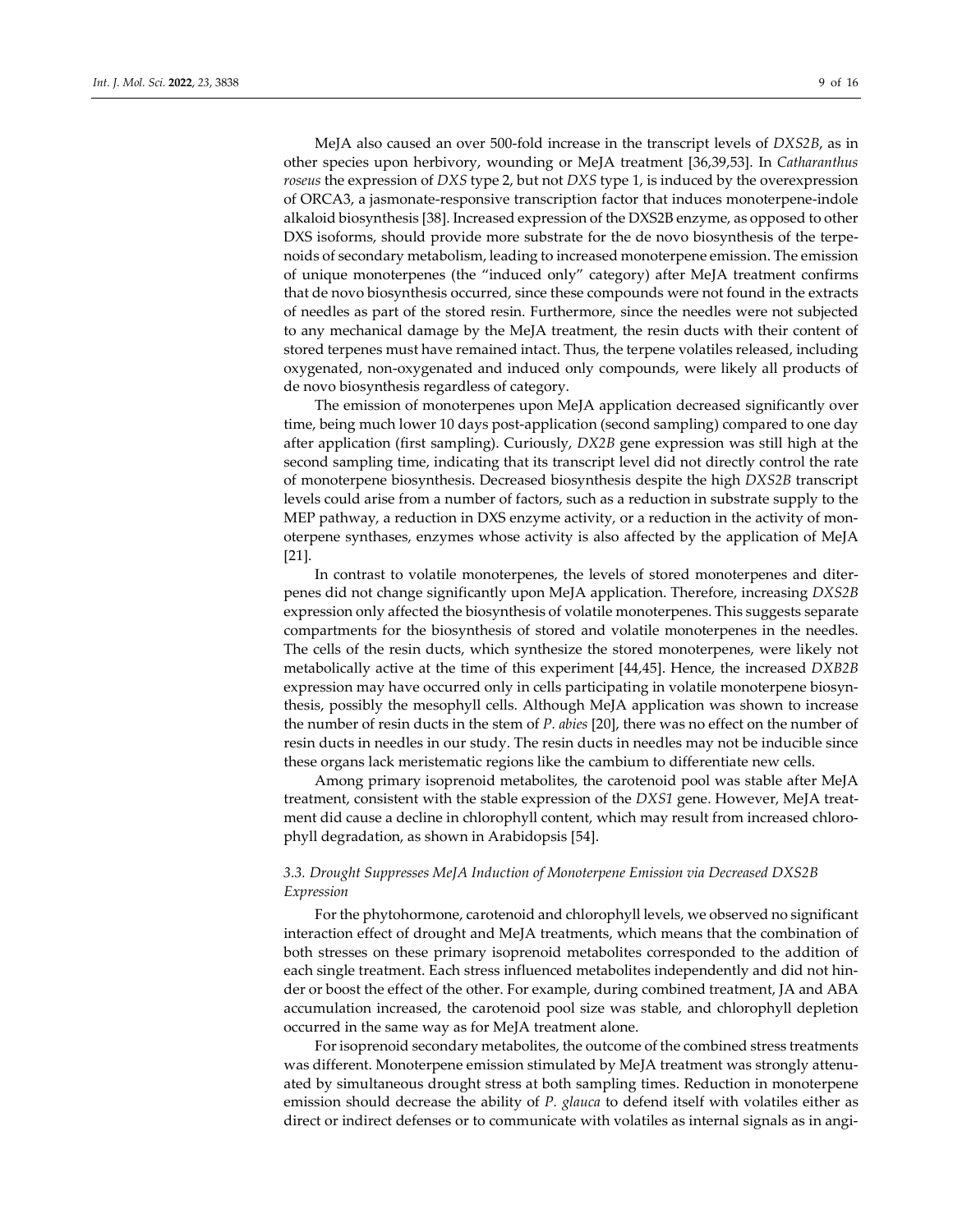osperm [55,56] to alert other parts of the tree to herbivore attack. This might reflect a reduced priority for anti-herbivore defense responses under an abiotic stress like drought. Similar results were found in the evergreen woody plant *Camellia sinensis* where drought and MeJA inhibited the emission of several volatile compounds. [57]. On the other hand, drought increased the emission of other volatiles in this species, such as methyl salicylate [57]. Likewise, methyl salicylate emission increased from the tree *Alnus glutinosa* treated with drought plus herbivores [58]. Methyl salicylate may increase defenses against fungal pathogens and sap sucking herbivore like aphids through the activation of systemic acquired resistance (SAR) [59,60]. These findings suggest that drought might also influence defenses against certain biotic stresses via direct induction or priming.

More research on trees is needed to understand the outcomes of multiple stresses and the mechanisms mediating these outcomes, especially with regard to the role of volatile signals.

Changes in the composition of plant volatiles as well their total emission rate could affect the outcome of biotic interactions [28]. In this study, drought stress decreased the emission of the "induced only" compounds (*E*)-β-ocimene and linalool, which might cause a change in the amount of defensive weapons or defense signals. Drought stress has often been reported to increase the commitment of plants to defense [8], possibly because it raises the value of existing plant organs by increasing replacement costs.

Similar to the decrease in monoterpene emission we observed that the MeJA-stimulated increase of *DXS2B* expression was strongly attenuated by drought, being suppressed from over 500-fold to about 15-fold. These results indicate that both stresses, drought and MeJA application, mutually antagonize each other at the level of *DXS2B* regulation. However, the actual reduction in monoterpene emission under drought may be due not only to reduced *DXS2B* expression, but also to the reduction in MEP pathway flux as a result of the reduction in the supply of pathway substrates or to a general decline in tree function under drought.

Our study supports the idea that separate MEP pathways exist in plants producing different end products that are regulated by distinct DXS isoforms. In *P. glauca*, DXS1 (unchanged by stress treatments here) might provide the substrate for primary isoprenoid metabolites, such as chlorophylls, carotenoids and the isoprenoid hormones (since their levels were also unchanged by the treatments applied). Meanwhile, DXS2B likely participates in the formation of monoterpene volatiles, since its transcript level follows the trends in volatile emission, being induced by methyl jasmonate. DXS2A is also reported to be involved in producing C<sub>5</sub> units for induced defensive terpenes, but responds to signals of fungal invasion and not herbivory [36]. The lack of increase in *DXS2A* expression in this study is consistent with the MeJA treatment applied that mimicked a herbivory and not fungal invasion.

The level of DXS2B activity itself could be regulated by hormone signaling, such as the cross talk between ABA and JA. Previous investigations showed that an overlap of the ABA and the JA pathways can have a synergistic or antagonistic effect. Cross talk can occur at level of the transcription factor MYC2 [61,62] or at level of the TOPLESS (TPL) co-repressor. Since ABA is an end product of the MEP pathway, metabolic flux through the pathway could also feedback on *DXS2B* expression.

#### **4. Material and Method**

#### *4.1. Experimental Set Up*

*Picea glauca* trees were obtained as seedlings from the Laurentian Forestry Centre, Quebec, Canada, in 2016, and grown for 1.5 years under controlled environmental conditions in a growth chamber. Summer conditions (six months, 16/8 h for day/night, 22 °C and PAR 1000 µmol m<sup>2</sup> s<sup>-1</sup>) and winter conditions (three months, 8/12 h for day/night, 5 °C and PAR 200 µmol m<sup>2</sup> s<sup>−1</sup>) were alternated in the chamber. At the time of the experiment, trees were under summer conditions and had already flushed their new growth. In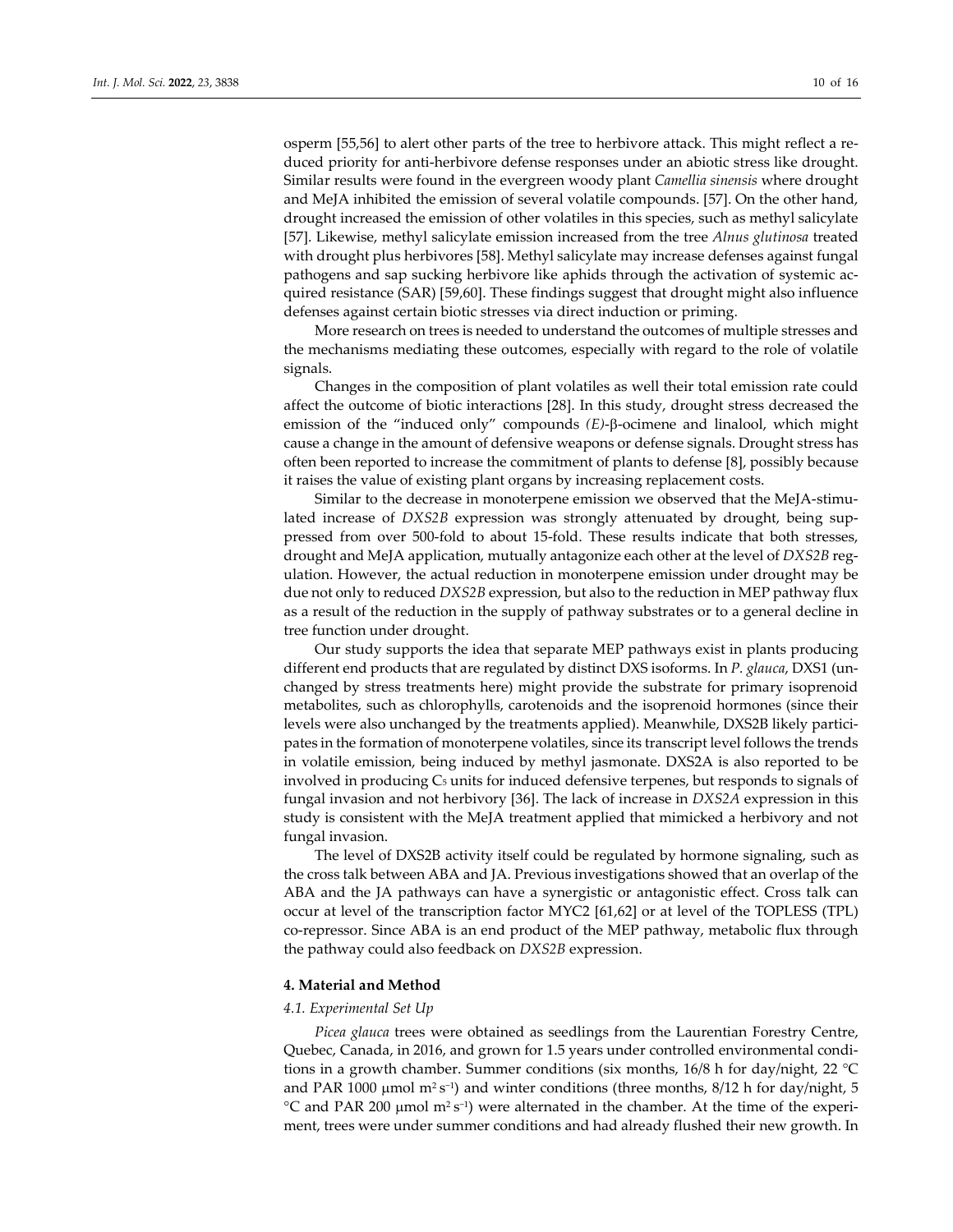total, 20 trees were used for the experiment and split into four groups with five replicates each: untreated controls, drought treatment, methyl jasmonate (MeJA) application, and the combination of drought and MeJA. MeJA application was used to simulate a herbivory one. Even though these two treatments do not have identical effects [63], application of MeJA is more convenient and reproducible and also had the advantage of keeping the anatomical structures of the needles intact for microscopic investigation. Overall, the experiment took 14 days.

The experiment was performed outside of the Max Planck Institute for Chemical Ecology in Jena, in the period between July and August 2018. In order to avoid irrigation by rain, the trees were arranged in a cage  $(5 \text{ m}^2)$  with the top and the side covered with a transparent tarp (grid film made of high-density polyethylene/polypropylene fabric). Furthermore, the trees were kept in smaller cages (two to four plants/cage) in order to avoid any natural herbivory. After three weeks of acclimatization, half of the trees were subjected to drought (no irrigation), whereas the other trees were irrigated daily (Supplementary Figure S1).

On the fourth day after drought application, five trees of the irrigated group and five trees from which irrigation was withheld were subjected to the application of MeJA by spraying. The application of MeJA consisted of spraying the trees with a solution of 10 mM MeJA (Sigma-Aldrich, Munich, Germany) in distilled water as described previously [21]. The other trees were sprayed with water. All of the trees were then enclosed individually with polyethylene terephthalate (PET) foil (Toppits® Bratschlauch, Minden, Germany) to prevent volatile interactions.

One day after the MeJA application, volatile collections were done with all treatment groups (first sampling). For the control treatment, only the measurements of four trees were used. Ten days post-MeJA application (second sampling), volatile collections were repeated and then tissue was sampled. The youngest branch on the top of the shoot was harvested, frozen in liquid nitrogen and stored at −80 °C. The needles of this branch, which all represented the current year's growth, were used later for the biochemical analysis. The rest of the needles were also collected and the total dry weight of all needles was used for the calculation of monoterpene emission. One tree of the drought + MeJA combined treatment showed severe senescence before the end of the experiment and therefore was not sampled at the second sampling point.

## *4.2. Phytohormone Analysis*

In order to measure ABA and JA, 10 mg freeze-dried, ground leaf material was extracted with 1 mL methanol containing the following internal standards: 40 ng mL<sup>-1</sup> D<sub>6</sub>abscisic acid (Santa Cruz Biotechnology, Dallas, TX, USA) and 40 ng mL−1 D6-JA (HPC Standards GmbH, Cunnersdorf, Germany). The extracts were analyzed on an Agilent 1260 Infinity high-performance liquid chromatography (HPLC) system (Agilent, Santa Clara, California, USA) coupled to an API 5000 tandem mass spectrometer (AB Sciex, Framingham, MA, USA) as described previously [64]. A Zorbax Eclipse XDB-C18 column (50 × 4.6 mm,  $1.8 \mu m$ ) was used for the chromatographic separation with a formic acid  $(0.05\%$  in water)/acetonitrile gradient (flow: 1.1 mL min−1). ABA and JA were detected via multiple reaction monitoring and quantified relative to the peak area of the standards.

#### *4.3. Carotenoid and Chlorophyll Analysis*

Chlorophylls and carotenoids were extracted with 2 mL of acetone by shaking for 6 h at 4 °C in the dark. After centrifugation for 5 min at 5000 rpm at 4 °C, 800 µL of the extract was transferred into a new light-protected tube and 200 µL of water was added. After centrifugation, the supernatant was transferred to brown glass vials for analysis on an HPLC Agilent 1100 Series with UV diode-array-detector. UV detection was set at 445 nm for the detection of carotenoids and at 650 nm for the chlorophylls. A Supelcosil column LC-18 (7.5 cm  $\times$  4.6 mm  $\times$  3 µm; Sigma Aldrich) was used to separate the pigments using an acetone (solvent A): 1 mM NaHCO3 (in water, solvent B) gradient with a flow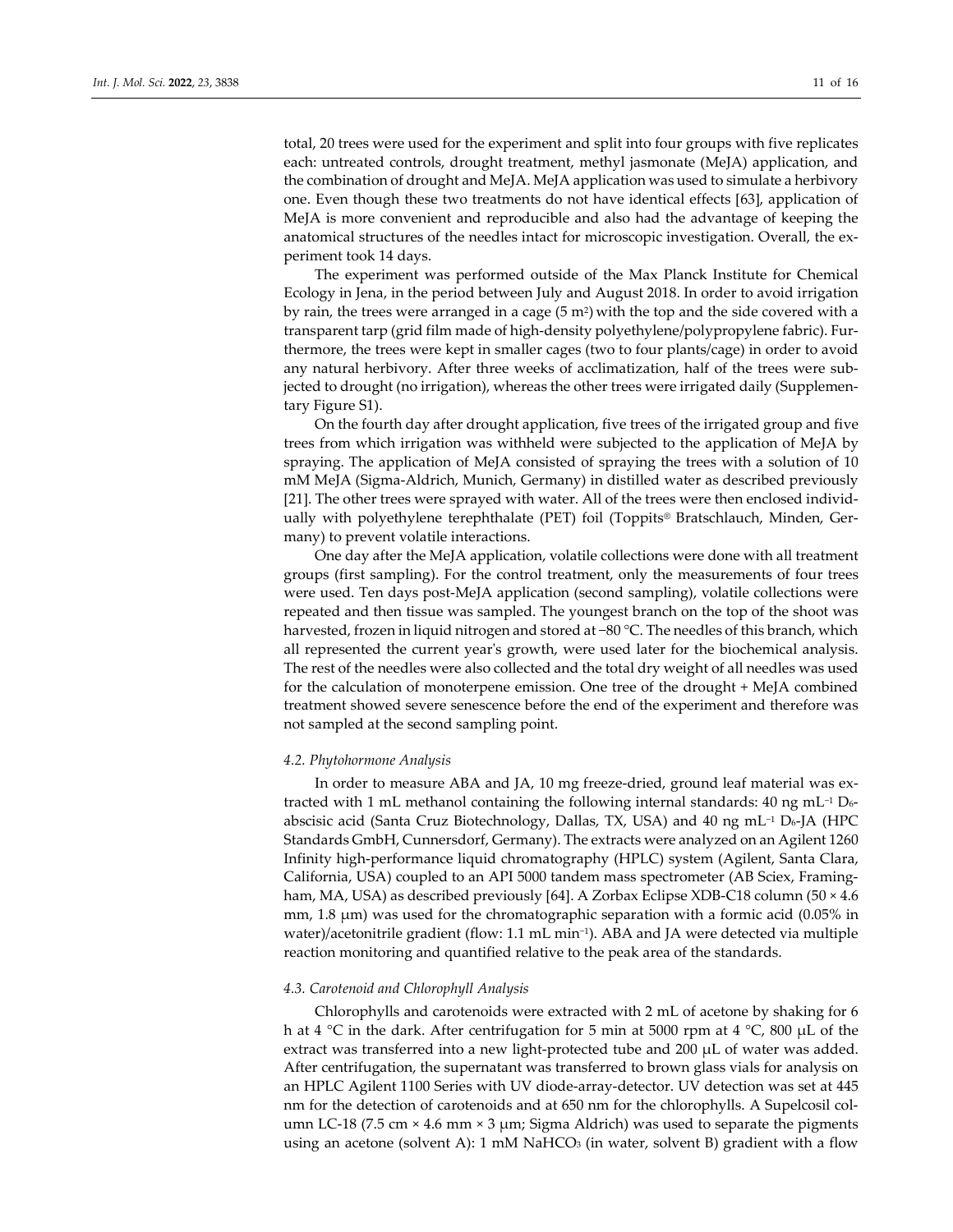rate of 1.5 mL min−1. The gradient started with an initial mobile phase of 65% (v/v) solvent A. Then, solvent A was increased to 90% in 12 min and to 100% in 8 min. Solvent A was then held for 2 min and then decreased again to 65% after 3 min. Quantification was done by using external standard curves prepared with authentic standards of chlorophylls and β-carotene (Santa Cruz Biotechnology) analyzed in a range from 0.1 mg mL−1 to 0.00625 mg mL−1. The quantities of lutein, neoxanthin and violaxanthin were determined by reference to the β-carotene standard curve assuming a similar response factor.

## *4.4. Monoterpene Emission Measurements*

For volatile collection, trees were enclosed in PET foil bags tied around the stem. Charcoal-filtered air was pumped into the bags at a flow rate of 1.0 L min−1 and pumped out at a flow of 0.8 L min−1 through a trap packed with 20 mg Super Q adsorbent (ARS, Inc., Gainesville, FL, USA) for 1 h starting at 12:00 p.m. Preliminary experiments verified that the traps were not saturated under these conditions. Immediately after sampling, the traps were eluted with 200 µL of dichloromethane containing nonyl acetate as an internal standard (10 ng μL<sup>-1</sup>). The solution was then analyzed using a gas chromatographer coupled to a mass spectrometer or to a flame ionization detector (GC-MS/FID) as previously described [17].

## *4.5. Extraction and Analysis of Monoterpenes and Diterpenes*

According to Martin at al. *(*2003) [21], fresh tissue (100 mg) was immersed in 1.5 mL of tert-butyl methyl ether containing 150 µg mL−1 each of isobutylbenzene and dichlorodehydroabietic acid as internal standards, and shaken for 14 h at room temperature. The ethereal extract was transferred to a fresh vial and washed with  $0.3$  mL of  $0.1$  M (NH<sub>4</sub>)<sub>2</sub>CO<sub>3</sub> (pH 8.0). In order to analyze diterpene resin acids, one aliquot of the extract was methylated by adding 0.2 M N-trimethylsulfonium hydroxide in methanol (Macherey-Nagel, Düren, Germany). The rest of the extract was filtered through a Pasteur pipette column filled with silica gel (Sigma 60 Å) and anhydrous MgSO<sub>4</sub>, and was used for monoterpene analysis [20].

Analysis of monoterpenes was performed on a GC-MS with a Hewlett-Packard 6890 system, using a DB-WAX column (0.25 mm × 30 m, 0.25 µm, J&W Scientific, Folsom, CA, USA) and a splitless injection at a temperature of 220 °C. Helium was used as a carrier gas at a constant flow of 1 mL min−1. The GC was programmed with an initial oven temperature of 40 °C (3-min hold), a ramp of 5 °C min−1 until 80 °C, then a ramp of 5 °C min−1 until 200 °C, followed by a final ramp of 60 °C min−1 until 280 °C (4-min hold). Analysis of diterpene compounds was performed on the same GC-MS instrument fitted with the same column. One microliter of the derivatized ethereal extract was injected splitlessly with an injector temperature of 220 °C. The instrument was programmed for an initial temperature of 120 °C and increased at a rate of 1 °C min−1 to 150 °C, followed by 5 °C min−1 up to 280 °C (6 min hold). Helium was used as a carrier gas. Furthermore, a GC-FID analysis of monoterpenes and diterpenes was carried out with a Hewlett-Packard 6890 system fitted with a DB-WAX column and equipped with a flame ionization detector (FID) operated at 300 °C. The GC-FID was operated under the same conditions as described above for the GC-MS analysis. GC-FID- and GC-MS-generated peaks were integrated using Hewlett-Packard Chemstation software. Concentrations of monoterpenes and diterpenes were calculated by comparing the integrated peak area with that of the internal standard isobutylbenzene and dichlorodehydroabietic acid, respectively. The identification of terpenes was based on a comparison of retention times and mass spectra with authentic standards or with mass spectra in the Wiley library**.**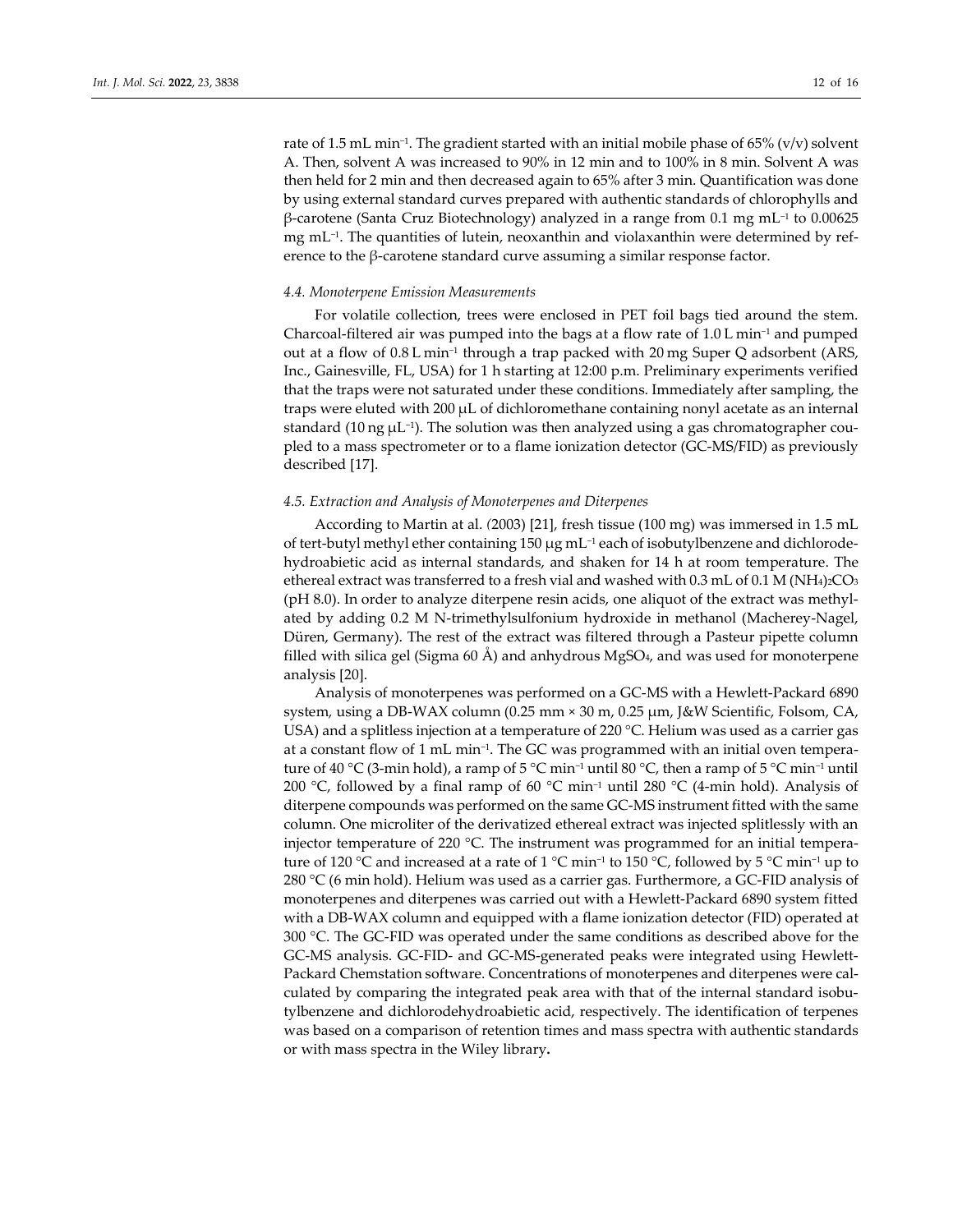## *4.6. Microscopy of Resin Ducts*

Single frozen needles were embedded with an optimal cutting temperature (OCT) medium (Tissue-Tek, Torrance, CA, USA) and mounted onto a cryostat (HM 525, Thermo, USA) with the specimen holder held at −20 °C. Transverse sections of 60  $\mu$ m were collected on a glass slide. Digital images were taken with an inverted light microscope (Axiovert 200; Carl Zeiss) at 16× magnification.

## *4.7. Extraction of RNA and cDNA Synthesis*

Extraction of RNA from needles was performed according to Schmidt & Gershenzon 2007 [65]. RNA concentration and purity were evaluated using a spectrophotometer (NanoDrop 2000c, ThermoScientific, Wilmington, DE, USA). RNA was treated with TurboDNase (ThermoFisher Scientific, https://www.thermofisher. com). Next, cDNA was prepared from 1 µg of RNA using SuperScript™ III reverse transcriptase and oligoprimers (Invitrogen, Carlsbad, CA, USA).

## *4.8. qPCR Analysis*

A quantitative real-time PCR was performed with BrillantSYBR Green QPCR Master Mix (Agilent Stratagene, SantaClara, CA, USA). For the qPCR reaction, 1.0 mL of cDNA, 10 mL of SYBR Green Supermix (Bio-Rad) and 1 mL of forward and reverse primers were used. Samples were run on a Bio-Rad CFX Manager 3.1 PCR machine (Bio-Rad Laboratory, Hercules, CA, USA) in an optical 96-well plate. PCR conditions corresponded to initial incubation at 95 °C for 3 min followed by 40 cycles of amplification (95 °C for 5 s, 60 °C for 10 s). Data for the melting curves were recorded at the end of cycling from 60°C to 95 °C. Transcript abundance was normalized to the abundance of the ubiquitin gene [65]. Three biological replicates, with three technical replicates per biological sample, were used. To verify that no contamination occurred, no-template water samples were prepared. Fold-change calculations were performed according to the Pfaffl method [66]. The qPCR primers employed in this study were as described for *Picea abies* [36] (Table S2). The qPCR amplification products of the *P. glauca DXS1*, *DXS2A*, and *DXS2B* genes were sequenced, and showed 100% identity with the corresponding homologous genes in *P. abies*.

## *4.9. Statistical Analysis*

For all statistical analyses, we used SPSS 17.0 (SPSS, Chicago, IL, USA). All data were checked for statistical assumptions, i.e., normal distribution and homoscedasticity, and analyzed by using two-way-ANOVA, with drought and MeJA as independent variables. Data are presented as the mean of five biological replicates. However, for *DXS1*, *DXS2A*, and *DXS2B* expression, three biological replicates were used. When necessary, data were log transformed. In case of non-parametric data, a Kruskal-Wallis test was used. Data are presented as boxplots with median (line), interquartile range (box), minimum and maximum values (whiskers) and outliers/ extreme values (circles/ asterisks).

## **5. Conclusions**

Drought treatment had little effect on the primary isoprenoid metabolites of the MEP pathway in needles of two-year-old white spruce (*P. glauca*) trees, and did not influence either the emission of monoterpenes or the levels of stored monoterpenes and diterpenes in needles. However, drought did suppress the emission of monoterpenes induced by MeJA, and altered the composition of the volatile blend of monoterpenes in the volatile mixture. This suggests that *P. glauca* places a lower priority on defense signaling under drought conditions. A major regulatory step of terpene biosynthesis is the first step of the MEP pathway, DXS. Since *DXS2B* expression is strongly up-regulated by MeJA treatment, and is down-regulated by drought, DXS2B seems to be an important control point in the formation of volatile terpenes.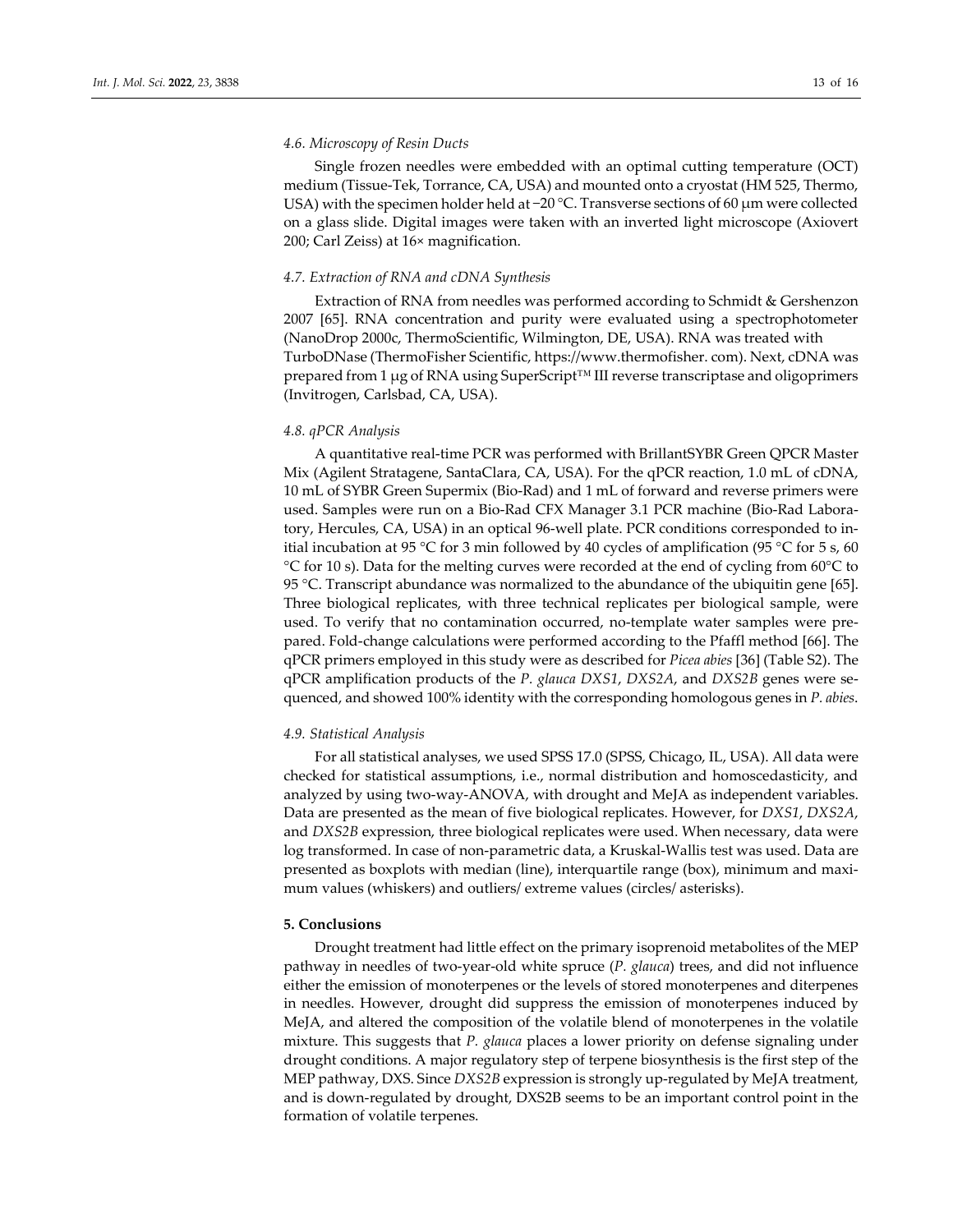**Supplementary Materials:** The following supporting information is available online at www.mdpi.com/article/10.3390/ijms23073838/s1. Supplementary Figure S1. Time course of the experiment showing the timing of treatments and sampling.

**Author Contributions:** E.P. and F.E. designed the experiments. E.P. performed the experiments. E.P. and F.E. collected volatiles and analyzed the data. E.P. and M.V.S. extracted RNA from needles. E.P. performed chemical analysis and microscopy imaging acquisition. F.E. conducted the statistical analyses. E.P. wrote the manuscript with contributions from F.E., A.S., and J.G.; A.S., J.G., and L.P.W. supervised the study. All authors have read and agreed to the published version of the manuscript.

**Funding:** This research was funded by the Max Planck Society.

**Institutional Review Board Statement:** Not applicable.

**Informed Consent Statement:** Not applicable.

**Data Availability Statement:** Not applicable.

**Acknowledgments:** We thank Bettina Raguschke for DNA sequencing and technical assistance in the laboratory, Daniel Veit for the construction of the experimental setup outside. Michael Reichelt for help with chemical analysis, Veit Grabe for assisting with microscopy and the gardeners of the MPI-CE for taking care of the *Picea glauca* trees**.**

**Conflicts of Interest:** The authors declare that they have no conflicts of interest.

#### **References**

- 1. Allen, C.D.; Macalady, A.K.; Chenchouni, H.; Bachelet, D.; McDowell, N.; Vennetier, M.; Kitzberger, T.; Rigling, A.; Breshears, D.D.; Hogg, E.T. A global overview of drought and heat-induced tree mortality reveals emerging climate change risks for forests. *For. Ecol. Manag.* **2010**, *259*, 660–684.
- 2. Peñuelas, J.; Lloret, F.; Montoya, R. Severe drought effects on Mediterranean woody flora in Spain. *For. Sci.* **2001**, *47*, 214–218.
- 3. Van Mantgem, P.J.; Stephenson, N.L. Apparent climatically induced increase of tree mortality rates in a temperate forest. *Ecol. Lett.* **2007**, *10*, 909–916.
- 4. Peng, C.; Ma, Z.; Lei, X.; Zhu, Q.; Chen, H.; Wang, W.; Liu, S.; Li, W.; Fang, X.; Zhou, X. A drought-induced pervasive increase in tree mortality across Canada's boreal forests. *Nat. Clim. Change* **2011**, *1*, 467–471.
- 5. McDowell, N.; Pockman, W.T.; Allen, C.D.; Breshears, D.D.; Cobb, N.; Kolb, T.; Plaut, J.; Sperry, J.; West, A.; Williams, D.G. Mechanisms of plant survival and mortality during drought: Why do some plants survive while others succumb to drought? *N. Phytol.* **2008**, *178*, 719–739.
- 6. Herms, D.A.; Mattson, W.J. The dilemma of plants: To grow or defend. *Q. Rev. Biol.* **1992**, *67*, 283–335.
- 7. Strauss, S.Y.; Rudgers, J.A.; Lau, J.A.; Irwin, R.E. Direct and ecological costs of resistance to herbivory. *Trends Ecol. Evol.* **2002**, *17*, 278–285.
- 8. Kapoor, D.; Bhardwaj, S.; Landi, M.; Sharma, A.; Ramakrishnan, M.; Sharma, A. The impact of drought in plant metabolism: How to exploit tolerance mechanisms to increase crop production. *Appl. Sci.* **2020**, *10*, 5692.
- 9. Llusià, J.; Peñuelas, J. Changes in terpene content and emission in potted Mediterranean woody plants under severe drought. *Can. J. Bot.* **1998**, *76*, 1366–1373.
- 10. Blanch, J.-S.; Penuelas, J.; Sardans, J.; Llusia, J. Drought, warming and soil fertilization effects on leaf volatile terpene concentrations in Pinus halepensis and Quercus ilex. *Acta Physiol. Plant.* **2009**, *31*, 207–218.
- 11. Gharibi, S.; Tabatabaei, B.E.S.; Saeidi, G.; Goli, S.A.H. Effect of drought stress on total phenolic, lipid peroxidation, and antioxidant activity of Achillea species. *Appl. Biochem. Biotechnol.* **2016**, *178*, 796–809.
- 12. Kleiber, A.; Duan, Q.; Jansen, K.; Verena Junker, L.; Kammerer, B.; Rennenberg, H.; Ensminger, I.; Gessler, A.; Kreuzwieser, J. Drought effects on root and needle terpenoid content of a coastal and an interior Douglas fir provenance. *Tree Physiol.* **2017**, *37*, 1648–1658.
- 13. Heil, M.; Ton, J. Long-distance signalling in plant defence. *Trends Plant Sci.* **2008**, *13*, 264–272.
- 14. Unsicker, S.B.; Kunert, G.; Gershenzon, J. Protective perfumes: The role of vegetative volatiles in plant defense against herbivores. *Curr. Opin. Plant Biol.* **2009**, *12*, 479–485.
- 15. Mumm, R.; Dicke, M. Variation in natural plant products and the attraction of bodyguards involved in indirect plant defense. *Can. J. Zool.* **2010**, *88*, 628–667.
- 16. Hilker, M.; Kobs, C.; Varama, M.; Schrank, K. Insect egg deposition induces Pinus sylvestris to attract egg parasitoids. *J. Exp. Biol.* **2002**, *205*, 455–461.
- 17. Clavijo McCormick, A.; Irmisch, S.; Reinecke, A.; Boeckler, G.A.; Veit, D.; Reichelt, M.; Hansson, B.S.; Gershenzon, J.; Köllner, T.G.; Unsicker, S.B. Herbivore-induced volatile emission in black poplar: Regulation and role in attracting herbivore enemies. *Plant Cell Environ.* **2014**, *37*, 1909–1923.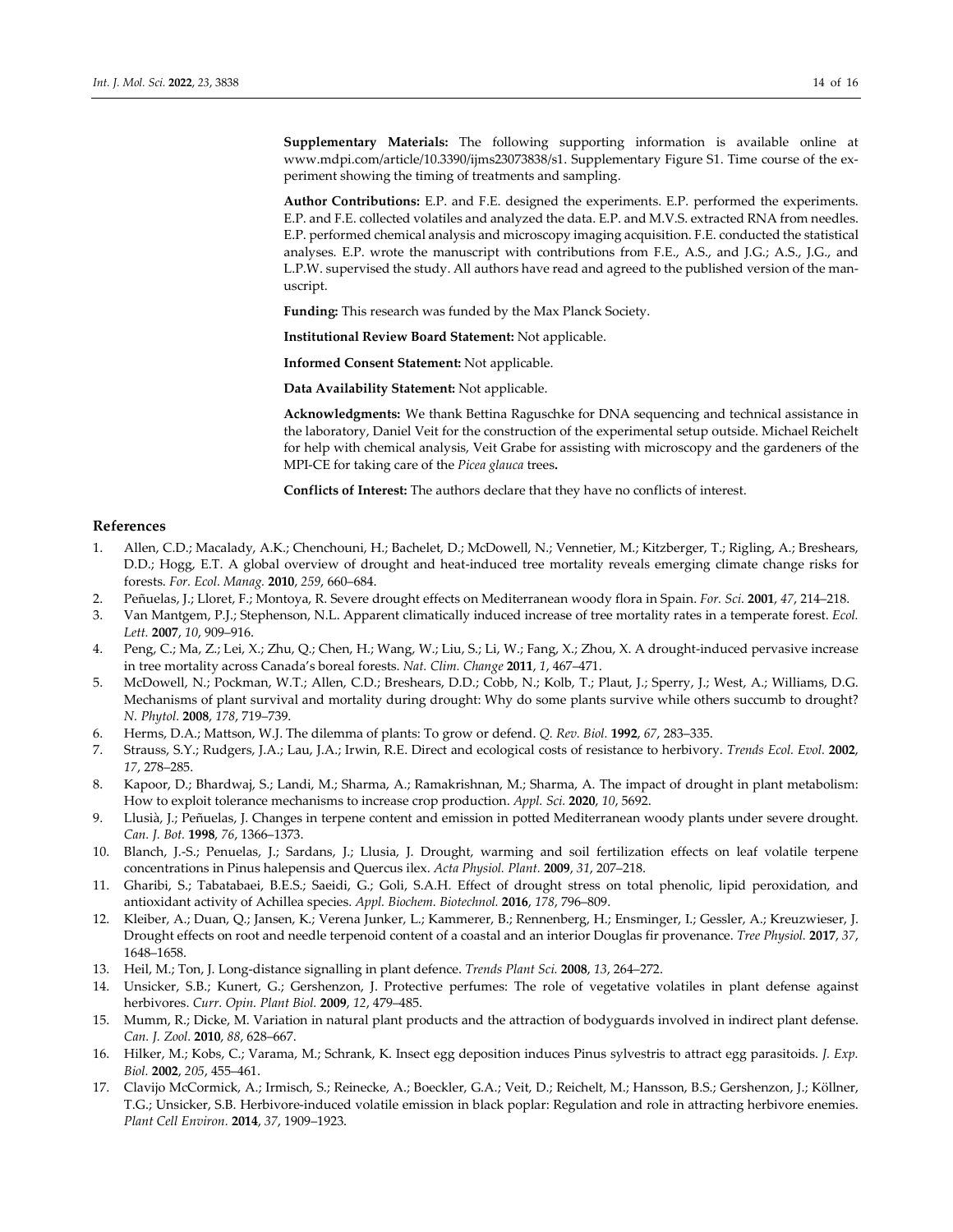- 18. Eberl, F.; Hammerbacher, A.; Gershenzon, J.; Unsicker, S.B. Leaf rust infection reduces herbivore-induced volatile emission in black poplar and attracts a generalist herbivore. *N. Phytol.* **2018**, *220*, 760–772.
- 19. Dicke, M.; Van Loon, J.J.; Soler, R. Chemical complexity of volatiles from plants induced by multiple attack. *Nat. Chem. Biol.*  **2009**, *5*, 317.
- 20. Martin, D.; Tholl, D.; Gershenzon, J.; Bohlmann, J. Methyl jasmonate induces traumatic resin ducts, terpenoid resin biosynthesis, and terpenoid accumulation in developing xylem of Norway spruce stems. *Plant Physiol.* **2002**, *129*, 1003–1018.
- 21. Martin, D.M.; Gershenzon, J.; Bohlmann, J. Induction of volatile terpene biosynthesis and diurnal emission by methyl jasmonate in foliage of Norway spruce. *Plant Physiol.* **2003**, *132*, 1586–1599.
- 22. Miller, B.; Madilao, L.L.; Ralph, S.; Bohlmann, J. Insect-induced conifer defense. White pine weevil and methyl jasmonate induce traumatic resinosis, de novo formed volatile emissions, and accumulation of terpenoid synthase and putative octadecanoid pathway transcripts in Sitka spruce. *Plant Physiol.* **2005**, *137*, 369–382.
- 23. Arimura, G.i.; Huber, D.P.; Bohlmann, J. Forest tent caterpillars (Malacosoma disstria) induce local and systemic diurnal emissions of terpenoid volatiles in hybrid poplar (Populus trichocarpa × deltoides): cDNA cloning, functional characterization, and patterns of gene expression of (−)-germacrene D synthase, PtdTPS1. *Plant J.* **2004**, *37*, 603–616.
- 24. Lundborg, L.; Sampedro, L.; Borg-Karlson, A.-K.; Zas, R. Effects of methyl jasmonate on the concentration of volatile terpenes in tissues of Maritime pine and Monterey pine and its relation to pine weevil feeding. *Trees* **2019**, *33*, 53–62.
- 25. Dudareva, N.; Pichersky, E.; Gershenzon, J. Biochemistry of plant volatiles. *Plant Physiol.* **2004**, *135*, 1893–1902.
- 26. Ghirardo, A.; Koch, K.; Taipale, R.; Zimmer, I.; Schnitzler, J.P.; Rinne, J. Determination of de novo and pool emissions of terpenes from four common boreal/alpine trees by 13CO2 labelling and PTR-MS analysis. *Plant Cell Environ.* **2010**, *33*, 781–792.
- 27. Aharoni, A.; Giri, A.P.; Deuerlein, S.; Griepink, F.; de Kogel, W.-J.; Verstappen, F.W.; Verhoeven, H.A.; Jongsma, M.A.; Schwab, W.; Bouwmeester, H.J. Terpenoid metabolism in wild-type and transgenic Arabidopsis plants. *Plant Cell* **2003**, *15*, 2866–2884.
- 28. McCormick, A.C.; Unsicker, S.B.; Gershenzon, J. The specificity of herbivore-induced plant volatiles in attracting herbivore enemies. *Trends Plant Sci.* **2012**, *17*, 303–310.
- 29. Croteau, R. Biosynthesis and catabolism of monoterpenoids. *Chem. Rev.* **1987**, *87*, 929–954.
- 30. Keeling, C.I.; Bohlmann, J. Diterpene resin acids in conifers. *Phytochemistry* **2006**, *67*, 2415–2423.
- 31. Perreca, E.; Rohwer, J.; González-Cabanelas, D.; Loreto, F.; Schmidt, A.; Gershenzon, J.; Wright, L.P. Effect of drought on the methylerythritol 4-phosphate (MEP) pathway in the isoprene emitting conifer Picea glauca. *Front. Plant Sci.* **2020**, *11*, 1535.
- 32. Wright, L.P.; Rohwer, J.M.; Ghirardo, A.; Hammerbacher, A.; Ortiz-Alcaide, M.; Raguschke, B.; Schnitzler, J.-P.; Gershenzon, J.; Phillips, M.A. Deoxyxylulose 5-phosphate synthase controls flux through the methylerythritol 4-phosphate pathway in Arabidopsis. *Plant Physiol.* **2014**, *165*, 1488–1504.
- 33. Estévez, J.M.; Cantero, A.; Reindl, A.; Reichler, S.; León, P. 1-Deoxy-D-xylulose-5-phosphate synthase, a limiting enzyme for plastidic isoprenoid biosynthesis in plants. *J. Biol. Chem.* **2001**, *276*, 22901–22909.
- 34. Enfissi, E.M.; Fraser, P.D.; Lois, L.M.; Boronat, A.; Schuch, W.; Bramley, P.M. Metabolic engineering of the mevalonate and nonmevalonate isopentenyl diphosphate-forming pathways for the production of health-promoting isoprenoids in tomato. *Plant Biotechnol. J.* **2005**, *3*, 17–27.
- 35. Carretero-Paulet, L.; Cairo, A.; Botella-Pavía, P.; Besumbes, O.; Campos, N.; Boronat, A.; Rodríguez-Concepción, M. Enhanced flux through the methylerythritol 4-phosphate pathway in Arabidopsis plants overexpressing deoxyxylulose 5-phosphate reductoisomerase. *Plant Mol. Biol.* **2006**, *62*, 683–695.
- 36. Phillips, M.A.; Walter, M.H.; Ralph, S.G.; Dabrowska, P.; Luck, K.; Urós, E.M.; Boland, W.; Strack, D.; Rodríguez-Concepción, M.; Bohlmann, J. Functional identification and differential expression of 1-deoxy-D-xylulose 5-phosphate synthase in induced terpenoid resin formation of Norway spruce (Picea abies). *Plant Mol. Biol.* **2007**, *65*, 243–257.
- 37. Cordoba, E.; Porta, H.; Arroyo, A.; San Román, C.; Medina, L.; Rodríguez-Concepción, M.; León, P. Functional characterization of the three genes encoding 1-deoxy-D-xylulose 5-phosphate synthase in maize. *J. Exp. Bot.* **2011**, *62*, 2023–2038.
- 38. Han, M.; Heppel, S.C.; Su, T.; Bogs, J.; Zu, Y.; An, Z.; Rausch, T. Enzyme inhibitor studies reveal complex control of methyl-Derythritol 4-phosphate (MEP) pathway enzyme expression in Catharanthus roseus. *PLoS ONE* **2013**, *8*, e62467.
- 39. Walter, M.H.; Hans, J.; Strack, D. Two distantly related genes encoding 1-deoxy-d-xylulose 5-phosphate synthases: Differential regulation in shoots and apocarotenoid-accumulating mycorrhizal roots. *Plant J.* **2002**, *31*, 243–254.
- 40. Barber, V.A.; Juday, G.P.; Finney, B.P. Reduced growth of Alaskan white spruce in the twentieth century from temperatureinduced drought stress. *Nature* **2000**, *405*, 668–673.
- 41. Wilmking, M.; Juday, G.P.; Barber, V.A.; Zald, H.S. Recent climate warming forces contrasting growth responses of white spruce at treeline in Alaska through temperature thresholds. *Glob. Chang. Biol.* **2004**, *10*, 1724–1736.
- 42. Zhang, J.; Jia, W.; Yang, J.; Ismail, A.M. Role of ABA in integrating plant responses to drought and salt stresses. *Field Crops Res.*  **2006**, *97*, 111–119.
- 43. McDowell, N.G. Mechanisms linking drought, hydraulics, carbon metabolism, and vegetation mortality. *Plant Physiol.* **2011**, *155*, 1051–1059.
- 44. Schönwitz, R.; Lohwasser, K.; Kloos, M.; Ziegler, H. Seasonal variation in the monoterpenes in needles of Picea abies (L.) Karst. *Trees* **1990**, *4*, 34–40.
- 45. Huang, J.; Hartmann, H.; Hellén, H.; Wisthaler, A.; Perreca, E.; Weinhold, A.; Rücker, A.; van Dam, N.M.; Gershenzon, J.; Trumbore, S. New perspectives on CO2, temperature, and light effects on BVOC emissions using online measurements by PTR-MS and cavity ring-down spectroscopy. *Environ. Sci. Technol.* **2018**, *52*, 13811–13823.